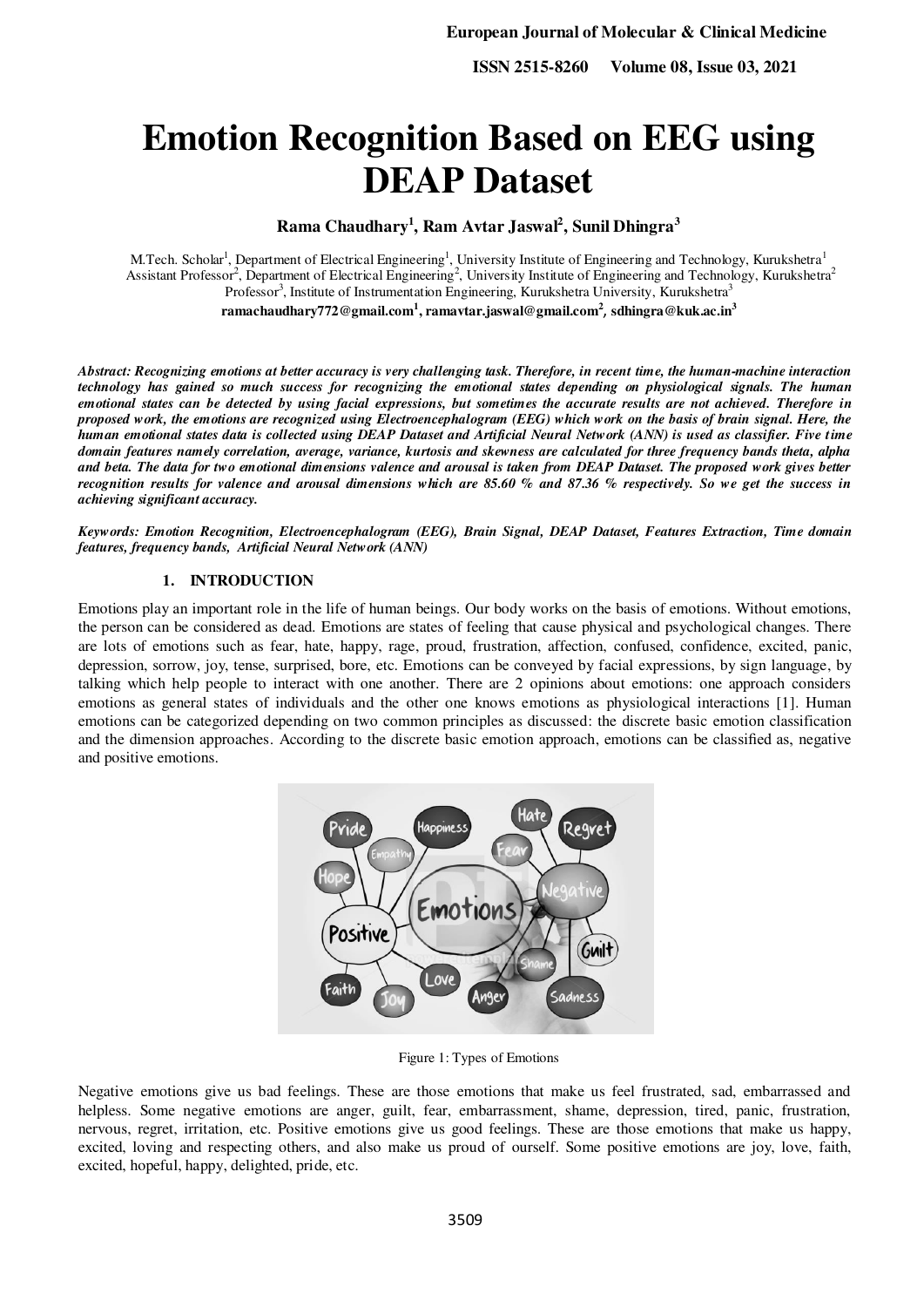#### **ISSN 2515-8260 Volume 08, Issue 03, 2021**

According to dimension approach, the emotions are categorized into three dimensions (valence, arousal & dominance). Valence describes the extent of an emotion to be negative or positive. Therefore, it is further classified into two categories: Low valence or negative valence emotion (fear, tense, anger, sadness, bore, etc.) and High valence or positive valence emotion (happy, calm, delighted, excited, etc.).



Figure 2: Two dimensional valence-arousal space [2]

Arousal refers to the strength of a related emotional state and indicates the level of enthusiasm or apathy. It is further classified into two categories: Negative or low arousal emotion (relaxed, tired, bored, calm, depressed, etc.) and Positive or high arousal emotion (angry, excited, tense, frustrated, happy, etc.)

Submissive (no control) to dominance (empowered) are the different levels of dominance. The Dominance-Submissiveness Scale assesses your control and dominance, as well as your control and submissiveness. While both fear and anger are negative emotions, anger is the dominant emotion, while fear is the submissive emotion.

Brain is the command centre of human nervous system [3]. It controls all the body functions and activities. It consists of mainly three parts: cerebellum, cerebrum and brain stem. Cerebrum is the main and greatest component of human brain and it is divided into left and right hemispheres. Each hemisphere consists of four lobes: frontal, temporal, parietal and occipital lobe. The frontal lobe controls the body movement, personality, concentration, etc. The temporal lobe controls emotions like thirst, hunger, recognizing faces [3] and also controls hearing. The parietal lobe controls the sensation feeling of touch, taste, etc. With the help of occipital lobe, human beings are able to recognize colors, shape, size, depth, distance, etc. The sectional part of human brain is shown in figure 3.

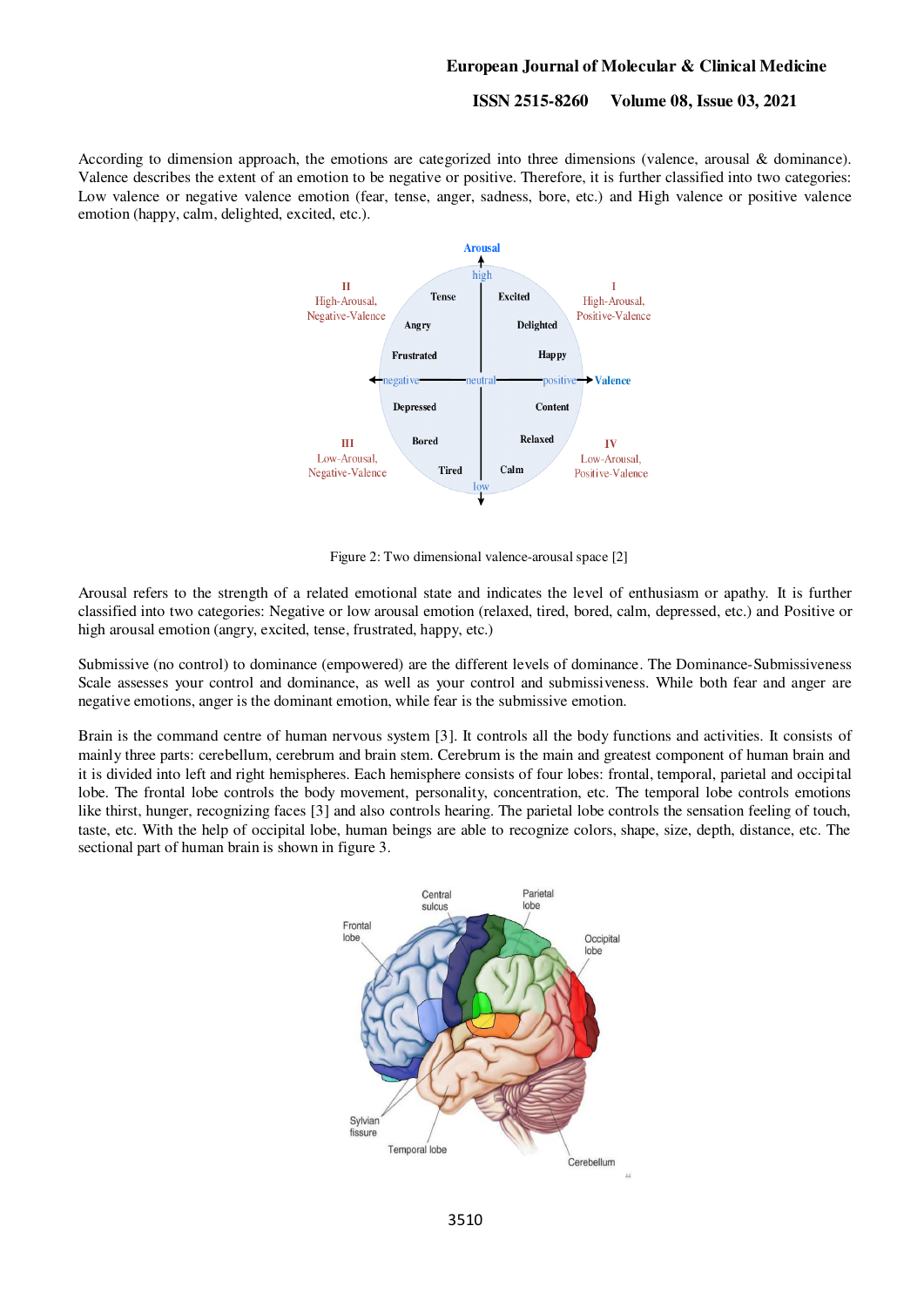**ISSN 2515-8260 Volume 08, Issue 03, 2021**

Figure 3: Human Brain

This paper is organized as follows: firstly, the information about Electroencephalography has been provided. In next section, the methodology of proposed work is described which includes information about DEAP Dataset and Artificial Neural Network (ANN). Then, result of proposed work has been discussed and also our work is compared with some existing works on DEAP Dataset. At last, the proposed work is concluded.

#### **2. ELECTROENCEPHALOGRAPHY**

Electroencephalography is a method of using electrophysiological monitoring to capture electrical activity in the brain. The monitoring of the brain's spontaneous electrical activity over time using multiple electrodes mounted on the scalp is known as an electroencephalogram (EEG) [4]. The EEG measures the voltage fluctuations caused by the flow of ionic current in the brain's neurons. An EEG equipment records the electrical potential produced by neurons when they are active. Small flat metal discs called electrodes are attached to the scalp with wires. These electrodes monitor electrical impulses in the brain and send signals to a computer for analysis. Electrical impulses appear as wavy lines with peaks and valleys in an EEG recording, as illustrated in figure 4. EEG signals are generated by the central nervous system (CNS), and they react to emotional changes faster than other peripheral neural signals. One of the most significant instruments for assessing brain activity is the electroencephalogram (EEG). The EEG, on the other hand, does not always represent the electrical activity of a single neuron, but rather the electrical activity of a group of neurons in the brain region where the EEG measurement electrode is placed. As a result, the EEG signal contains a variety of psychophysiological data that is both relevant and valuable. Although the low frequency region of 0.5–30 Hz is most relevant to cognition, the EEG signal has a modest amplitude of 50 to 200 μV and a frequency spectrum of 0.5-100 Hz. Researchers commonly divide it into five frequency sub-bands, each of which correlates to a particular cognitive function:  $\delta$  (1-4 Hz), θ (4-8 Hz), α (8-13 Hz), β (13-30 Hz), γ  $($ >30 Hz $)$  [4].



Figure 4: Electroencephalogram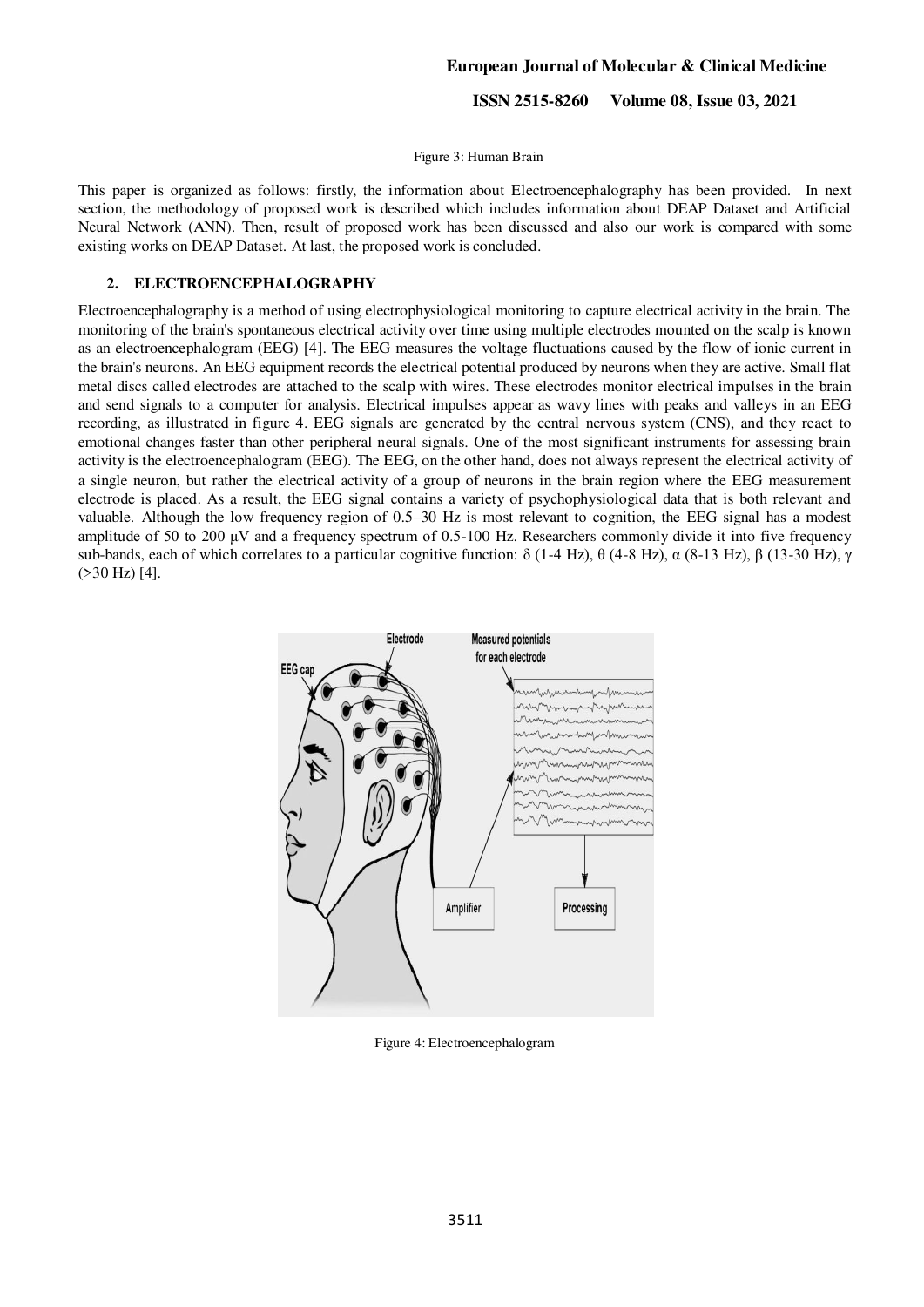**ISSN 2515-8260 Volume 08, Issue 03, 2021**



Figure 5: Block diagram for Emotion Recognition using EEG Signal

# **3. METHODOLOGY OF PROPOSED WORK**

To recognize human emotional states on better accuracy, the DEAP Dataset [5] and Artificial Neural Network is used. So firstly, the data is collected from DEAP dataset, then it is pre-processed. After pre-processing, five time domain features are extracted for three frequency bands. Then, artificial neural network is used to classify emotions and finally the desired accuracy is achieved. The block diagram for this whole process is shown in figure 5. The methodology for proposed work is discussed below:

#### 3.1 DEAP Dataset

The DEAP dataset is a publicly available multimodal dataset [5] that is used for studying human affective states. It contains the data for four types of states: valence, arousal, dominance & liking. Since different sampling rates were used in data collection and different types of tests were performed, the DEAP Dataset is an aggregate of different types of data. The large volume of data is obtained by combining this data into a single comprehensive dataset. The researchers use it for testing the emotion states. For using this dataset, EULA (End User License Agreement) is to be printed, signed and then upload it via dataset request form. After following all these steps, Username & Password is to be provided by them. The DEAP dataset [5] was collected from 32 subjects when they were watching 40 sets of 1-min music and video clips. After finishing each video, each participant was asked to give the rating from 1 to 9. Therefore, the total video ratings collected were 1280, which is obtained by multiplying the number of videos (i.e. 40) to the number of volunteers (i.e. 32). For 22 participants, frontal face video was also recorded. Various signals, such as EEG, electromyograms, breathing region, plethysmographs, temperature, and so on, were reported as 40 channel data during each subject's 40 trials. EEG data is stored in 32 channels out of 40, which are selected for experiments. There are 32 files, one file for each participant's recordings. Each trial contains 63s signals, the first 3s are the base line signals. The data were down-sampled from 512 Hz to 128 Hz after a series of filtering operations and a bandpass frequency filter from 4.0–45.0 Hz was applied. The frequency bands are decomposed into δ (1 – 4 Hz),  $\theta$  (4–8 Hz),  $\alpha$  (8–13 Hz),  $\beta$  (13–30 Hz),  $\gamma$  (> 30 Hz) [4]. After collecting and preprocessing the data, features are to be extracted for different frequency bands. In proposed work, the accuracy for two emotional dimensions, valence and arousal, is calculated. Valence is divided into low (ranging from one to five) and high (ranging from five to nine) valence scale, and similarly, arousal is divided into low (ranging from one to five) and high (ranging from five to nine) arousal scale. Then the mean of valence and arousal ratings is collected and recorded these values to the data file S01–S32.dat. Four arrays are made in MATLAB, named by HVD, LVD, HAD and LAD, to collect the data of high valence, low valence, high arousal and low arousal respectively.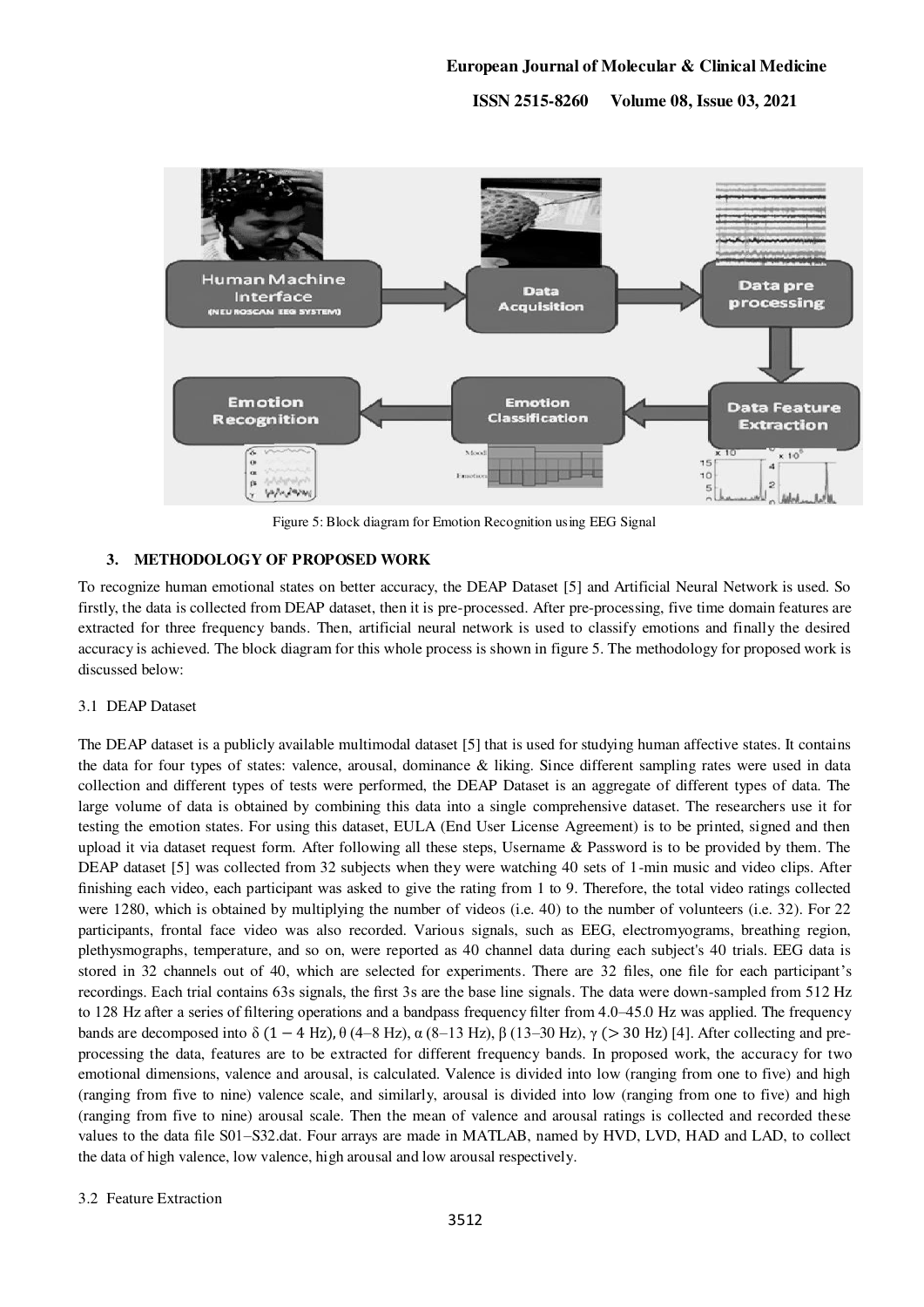#### **ISSN 2515-8260 Volume 08, Issue 03, 2021**

The signal's attributes or qualities are represented by the feature. Feature extraction is the process of extracting those features from raw data, which increases the model's performance. EEG signal is a kind of chaotic time series. Therefore, time domain features are the most direct reflection of EEG signals [6]. Here, we have calculated the five time domain features as discussed below:

(a) Correlation: It is a statistic that measures the degree to which two variables move in relation to each other. It refers to the statistical relationship between two entities. The correlation coefficient can take any values from -1 to +1. The correlation coefficient  $(r_{xy})$  that indicates the relation between two variables  $(x(t), y(t))$  can be found using the following formula:

$$
r_{xy} = \frac{\sum(x(t) - \mu(x))(y(t) - \mu(y))}{\sqrt{\sum(x(t) - \mu(x))^{2} \sum(y(t) - \mu(y))^{2}}}
$$

(b) Average: Average refers to arithmetic mean, which is calculated by dividing the sum of the values in the set by their number. It is denoted by  $\mu$ . In mathematical form, average is expressed as

$$
\mu = \frac{1}{n} \sum_{t=1}^{n} x(t)
$$

(c) Variance: It is a measure of statistical dispersion, indicating the degree of variability in certain situations. It is denoted by  $\sigma^2$ .

$$
\sigma^2 = \frac{1}{n} \sum_{t=1}^n (x(t) - \mu)^2
$$

(d) Kurtosis: This is a calculation that determines the degree of flatness of a distribution, investigating whether it is more tapered or flattened compared to the pattern characterized as normal. Briefly, the higher the kurtosis the greater the presence of values that are distant from average. Kurtosis is defined as:

$$
kurtosis = \frac{1}{n} \sum_{t=1}^{n} \frac{(x(t) - \mu)^4}{\sigma^4}
$$

(e) Skewness: It has the purpose of verifying and calculating the data symmetry. The value of skewness is defined as:

$$
skewness = \frac{1}{n} \sum_{t=1}^{n} \frac{(x(t) - \mu)^3}{\sigma^3}
$$

The above described time domain features, correlation, average, variance, kurtosis and skewness are separately extracted for three frequency bands (α, β and θ bands) and four rating scales (high valence, low valence, high arousal and low arousal). For extracting these features, each trial of 60 seconds is divided into 7 segments, having 12 seconds time window moving every 8 seconds with an overlapping of 4 seconds. Finally, from a total of 32 participants, 8,960 (seven segments  $\times$  40 trials × 32 participants) samples are obtained. All time domain features are calculated for every segment and channel. Therefore the matrix for correlation, average, variance, kurtosis and skewness will be of order 7\*32. Here, 7 represents the number of time segments and 32 represents the number of channels. Then, all these features are extracted for three frequency bands ( $\alpha$ , β and θ bands). Therefore the matrix will be of order 21\*32. Here, 21 is the product of 7 segments and 3 frequency bands. Then the range of valence and arousal is decided, ranging from one to nine, depending upon these features. Valence is divided into low (for less than five range) and high (for more than five range) valence scale, and similarly, arousal is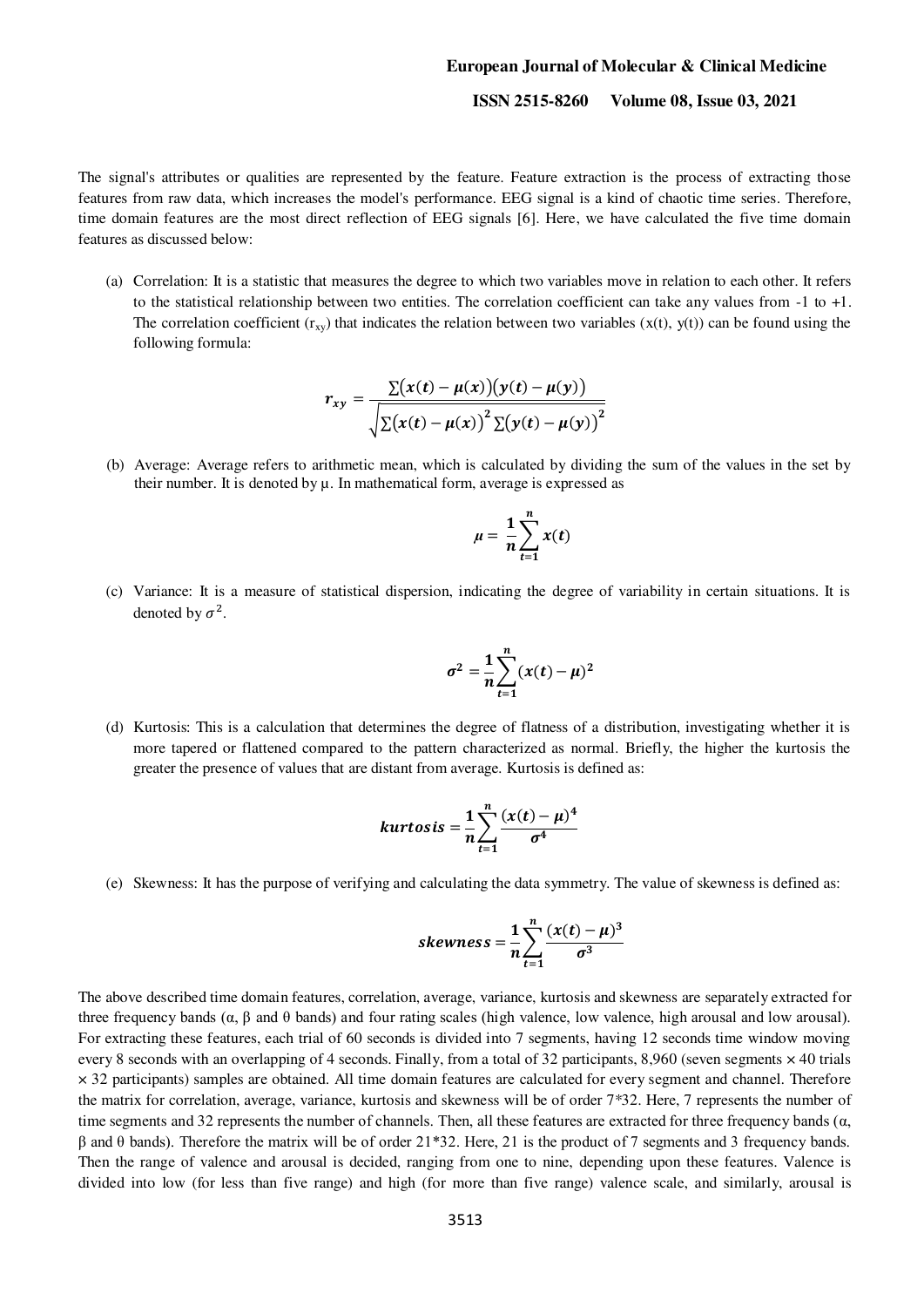### **ISSN 2515-8260 Volume 08, Issue 03, 2021**

divided into low (for less than five range) and high (for more than five range) arousal scale. In proposed work, 20 are high valence and 20 are low valence videos. Similarly, there are 25 high arousal videos and 15 low arousal videos. After extraction of above discussed five time domain features for three frequency bands, these are extracted for every emotional state. Therefore, for 20 high valence video ratings, the matrix will be of order 420\*32. Same matrix order will be for 20 low valence video ratings. Here, 420 is obtained by the multiplication of 21 (as calculated above) and 20. Similarly, for 25 high arousal video ratings, the matrix will be of order 525\*32 and for 15 low arousal video ratings, it will be of order 315\*32. All the values of high valence, low valence, high arousal and low arousal for all time domain features are stored in their separate matrices.

#### 3.3 Artificial Neural Network

An artificial neural network (ANN) is a component of a computational system that simulates how the human brain analyses and processes data. Artificial intelligence (AI) is built on this basis, and it solves problems that would be impossible or difficult to solve by human or statistical standards. An artificial neural network (ANN) is made up of hundreds or thousands of artificial neurons called processing units that are linked by nodes [7]. Input and output units make up these processing units. Input unit contains the given information and then the artificial neural network learn about the information provided in in order to generate output. The network is made up of connections, each of which serves as an input to another neuron by passing the output of one neuron.

The input layer, hidden layer, and output layer are the three layers that make up a neural network, as shown in figure 6. The number of hidden layers can be any number, and the number of layers is raised to improve the accuracy and identification rate. The output of feature extraction can be applied to input layers with N nodes [8]. The number of output nodes can be as many as the number of output classes required.



Figure 6: Artificial Neural Network Structure

The emotions are classified using 160 input layers, 10 hidden layers and 2 output layers. Due to 32 channel and 5 timedomain features, the number of input layers is 160. The data for ANN classifier is prepared by making separate target matrix for high valence, low valence, high arousal and low arousal. For high valence, the data stored in target matrix is in the form of one and zero, for low valence it is in the form of zero and one. Similarly, for high arousal the data stored in target matrix is in the form of one & zero and for low arousal it is in the form of zero and one. There are three phases in neural network: training phase, validation phase and testing phase.

Training Phase: Training phase is used to train the data and it also reduces the data size to few selected important features required from entire data [9]. In this model, emotional states data and target data is given as an input to the training phase. Input to the training phase is 70 % collected data of valence and arousal states.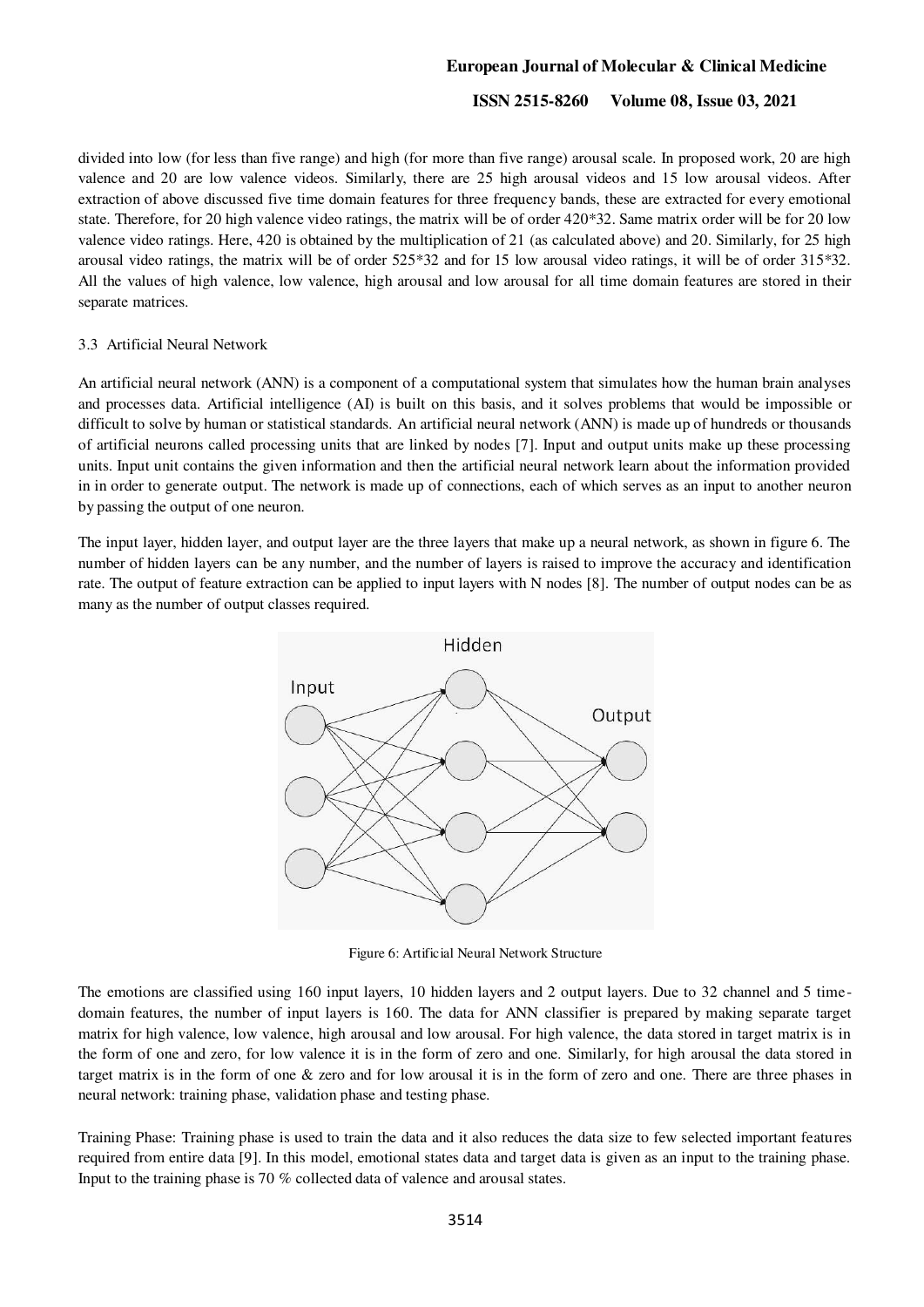# **ISSN 2515-8260 Volume 08, Issue 03, 2021**

Validation phase: Validation phase is a separate section of dataset that is used during training to check the performance of model on those data which are not used in training. Here, 15 % data is used for validation phase.

Testing phase: Testing phase is used to test the final performance of model i.e. how well will it do in production. Here, the 15 % data is used for testing phase.

After all these procedures, the performance accuracy is calculated. In proposed work, the performance function used is cross entropy. The model's prediction is compared to the label, which is the true probability distribution. As the forecast becomes more accurate, the cross-entropy decreases. If the prediction is perfect, it becomes zero. As a result, the crossentropy can be used to train a classification model as a loss function.

### **4. RESULTS AND DISCUSSION**

In proposed work, the data for human emotional states is collected from DEAP dataset [5] and Artificial Neural Network is used to get the better results as compared to already existing works. As above mentioned that DEAP dataset contains the data of 40 videos which were watched by 32 volunteers and they rated the data according to high (ranges from 5 to 9) and low (ranges from 1 to 5) scales, So obtained numbers of high valence, low valence, high arousal and low arousal video ratings are shown in Table 1. Out of 40 videos, the number of high valence and low valence video ratings is 20 and 20 respectively. Similarly, the obtained numbers of high arousal and low arousal video ratings is 25 and 15 respectively.

After extracting the five time domain features for all three frequency bands, four emotional scales, and applying on classifier, the resulted accuracy for valence and arousal is 85.60 % and 87.36 % respectively as shown in Table 2. From the results, we can find that the performance of the proposed method has been improved on all two emotional dimensions of valence and arousal.

The results of the proposed method have been compared with some different existing methods that used the DEAP data set, as shown in Table 3. The proposed method represents a significant improvement over the existing methods on all two emotional dimensions.

When we compared the proposed work with some existing works using same dataset but different classifiers, then we have found that the obtained results are far better than the previous works and the resulted accuracies on arousal and valence are 87.36 % and 85.60 % respectively.

| <b>Video Ratings</b> | <b>Valence</b> | Arousal |
|----------------------|----------------|---------|
| High                 | ററ<br>ZU       | ں رے    |
| LOW                  | 20             | $\cdot$ |

Table 1: Number of Video Ratings for High and Low States (out of 40 videos)

|  |  |  | Table 2: Percentage Accuracy of proposed work |  |  |
|--|--|--|-----------------------------------------------|--|--|
|--|--|--|-----------------------------------------------|--|--|

| <b>Emotion states</b> | Accuracy $(\% )$ |
|-----------------------|------------------|
| Valence               | 85.60            |
| Arousal               | 87.36            |

|  | Table 3: Comparison of proposed work with existing works |
|--|----------------------------------------------------------|
|  |                                                          |

| Reference         | <b>Dataset</b> | Classifier | Accuracy $(\% )$ |         |
|-------------------|----------------|------------|------------------|---------|
|                   |                |            | <b>Valence</b>   | Arousal |
| Zhuang et al.[10] | <b>DEAP</b>    | <b>SVM</b> | 69.10            | 71.99   |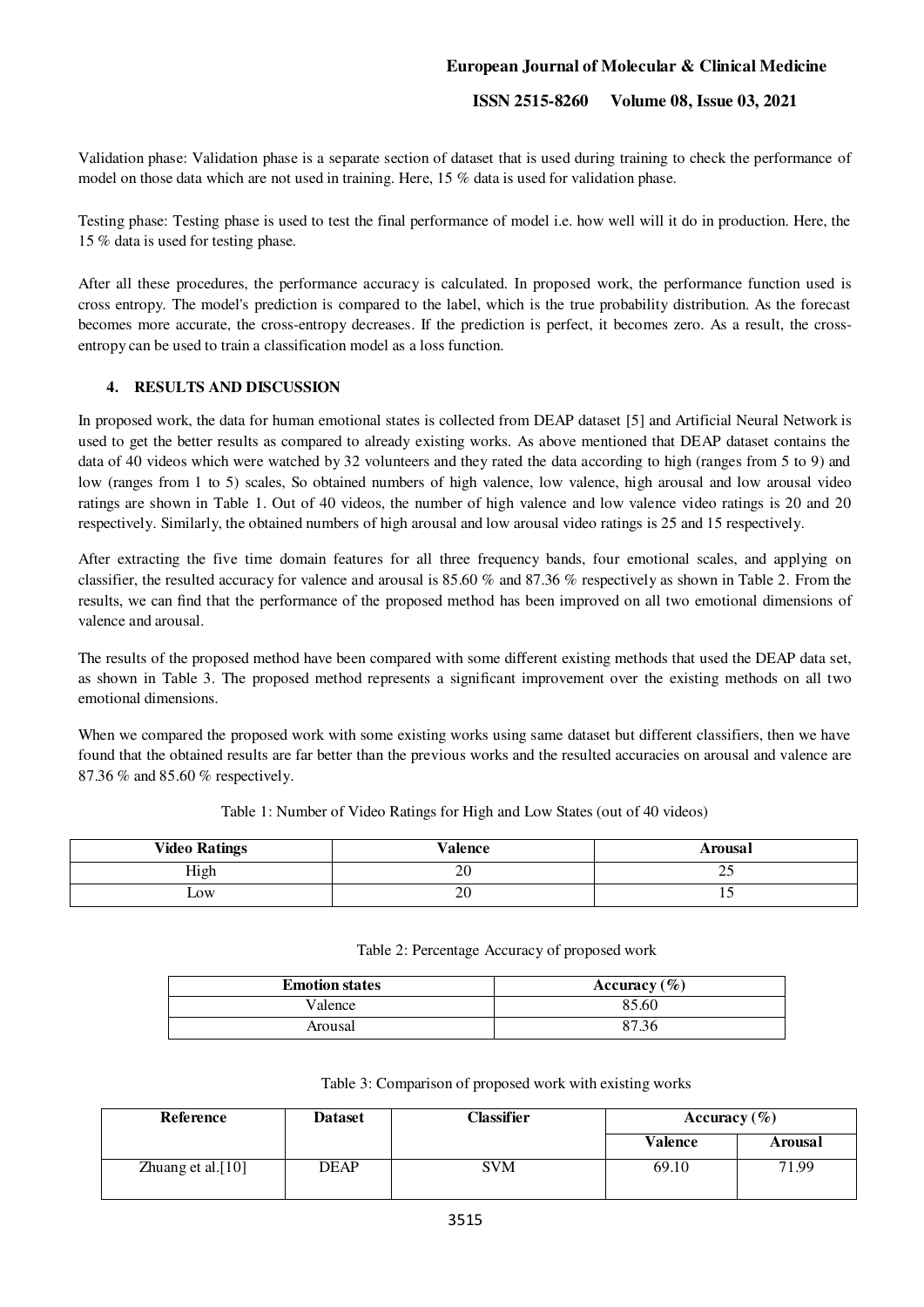**ISSN 2515-8260 Volume 08, Issue 03, 2021**

| Vaishali and Rajesh [11]    | <b>DEAP</b> | <b>BiLSTM</b>                      | 73.5  | 75    |
|-----------------------------|-------------|------------------------------------|-------|-------|
| You and Liu <sup>[12]</sup> | <b>DEAP</b> | SAE+LSTM                           | 81.10 | 74.38 |
| Chao et al. $[13]$          | <b>DEAP</b> | <b>SVM</b>                         | 70.21 | 71.85 |
| Huang et al.[14]            | <b>DEAP</b> | <b>SVM</b>                         | 64.30 | 67.30 |
| X. Chen et al. $[15]$       | <b>DEAP</b> | <b>H-ATT-BGRU</b>                  | 67.9  | 66.5  |
| Pandey and Seeja[16]        | <b>DEAP</b> | CNN                                | 61.50 | 58.50 |
| Zhan et al. $[17]$          | <b>DEAP</b> | <b>CNN</b>                         | 82.95 | 84.07 |
| Parui et al.[18]            | <b>DEAP</b> | XGBoost+LightGBM+<br>Random forest | 77.19 | 79.06 |
| Proposed Work               | <b>DEAP</b> | <b>ANN</b>                         | 85.60 | 87.36 |

#### **5. CONCLUSION**

Human emotional states based on EEG have been recognized by so many researchers. Different analysis methods, datasets and classifiers are used for obtaining the better accuracy. After analyzing all works, it is decided to use DEAP Dataset for collecting the data of human emotional states and Artificial Neural Network (ANN) for classifying the emotions so that better accuracy can be achieved without increasing so much complexity. The proposed work is based on three main steps: processing, feature extraction, and classification. Here, five time domain features correlation, average, variance, kurtosis and skewness are extracted on three frequency bands theta (4-8 Hz), alpha (8-13 Hz) and beta (13-30) Hz. The work also includes a section for comparing the proposed work with some existing works, which revealed that the proposed method has better accuracy for predicting arousal and valence dimensions.

#### **REFERENCES**

[1] Thagard P. Mind: Introduction to Cognitive Science. Cambridge, MA: MIT press; 2005.

[2] Liang-Chih Yu, Lung-Hao Lee, Shuai Hao, Jin Wang, Yunchao He, Jun Hu, K. Robert Lai and Xuejie Zhang, 2016, "Building Chinese Affective Resources in Valence-Arousal Dimensions," DOI: 10.18653/v1/N16-106[6 https://www.researchgate.net/publication/304124018](https://www.researchgate.net/publication/304124018) 

[3] Ayan Seal, Puthi Prem Nivesh Reddy, Pingali Chaithanya, Arramada Meghana, Kamireddy Jahnavi, Ondrej Krejcar, and Radovan Hudak, 2020, "An EEG Database and Its Initial Benchmark Emotion Classification Performance," Hindawi Computational and Mathematical Methods in Medicine Volume, Article ID 8303465, 14 page[s https://doi.org/10.1155/2020/8303465](https://doi.org/10.1155/2020/8303465) 

[4] P. Nunez and R. Srinivasan, Electric Fields of the Brain: The Neurophysics of EEG, Oxford University Press, 2006.

[5] Koelstra, S.; Muhl, C.; Soleymani, M.; Lee, J.S.; Yazdani, A.; Ebrahimi, T.; Pun, T.; Nijholt, A.; Patras, I., "DEAP: A Database for Emotion Analysis Using Physiological Signals" IEEE Trans. Affect. Comput. 2012, 3, 18–31.

[6] S. Blanco, H. Garcia, R. Q. Quiroga, L. Romanelli, and O. A. Rosso, "Stationarity of the EEG series," IEEE Engineering in Medicine and Biology Magazine, vol. 14, no. 4, pp. 395–399, 1995.

[7] Yafei Sun, "Neural Networks for Emotion Classifcation", August 2013.

[8] Devi Arumugam and Purushothaman, "Emotion Classification Using Facial Expression," International Journal of Advanced Computer Science and Applications, Vol. 2, No.7, 2011.

[9] Miss Pooja A Choudhari, Dr. M .R. Dixit, "Human Emotion Recognition using Neural Network Technique" International Journal of Engineering Research & Technology (IJERT) ISSN: 2278-0181 Vol. 5 Issue 04, April-2016[, http://www.ijert.org.](http://www.ijert.org/)

[10] N.Zhuang,Y.Zeng,L.Tong,C.Zhang,H.Zhang,andB.Yan, "Emotion recognition from EEG signals using multidimensional information in EMD domain," Biomed Research International, vol. 2017, Article ID 8317357, 9 pages, 2017.

[11] Vaishali M. Joshi, Rajesh B. Ghongade, 2020 "IDEA: Intellect Database for Emotion Recognition" Journal of King Saud University- Computer and Information Sciences[, https://doi.org/10.1016/j.jksuci.2020.10.007.](https://doi.org/10.1016/j.jksuci.2020.10.007) 

[12] S. D. You and C. Liu, "Classification of user preference for music videos based on EEG recordings," in Proceedings of the IEEE 2<sup>nd</sup> Global Conference on Life Sciences andTechnologies (LifeTech), Kyoto, Japan, March 2020.

[13] Chao et al., "Improved Deep Feature Learning by Synchronization Measurements for Multi-Channel EEG Emotion Recognition" Hindawi Complexity Volume 2020, Article ID 6816502, 15 pages<https://doi.org/10.1155/2020/6816502>